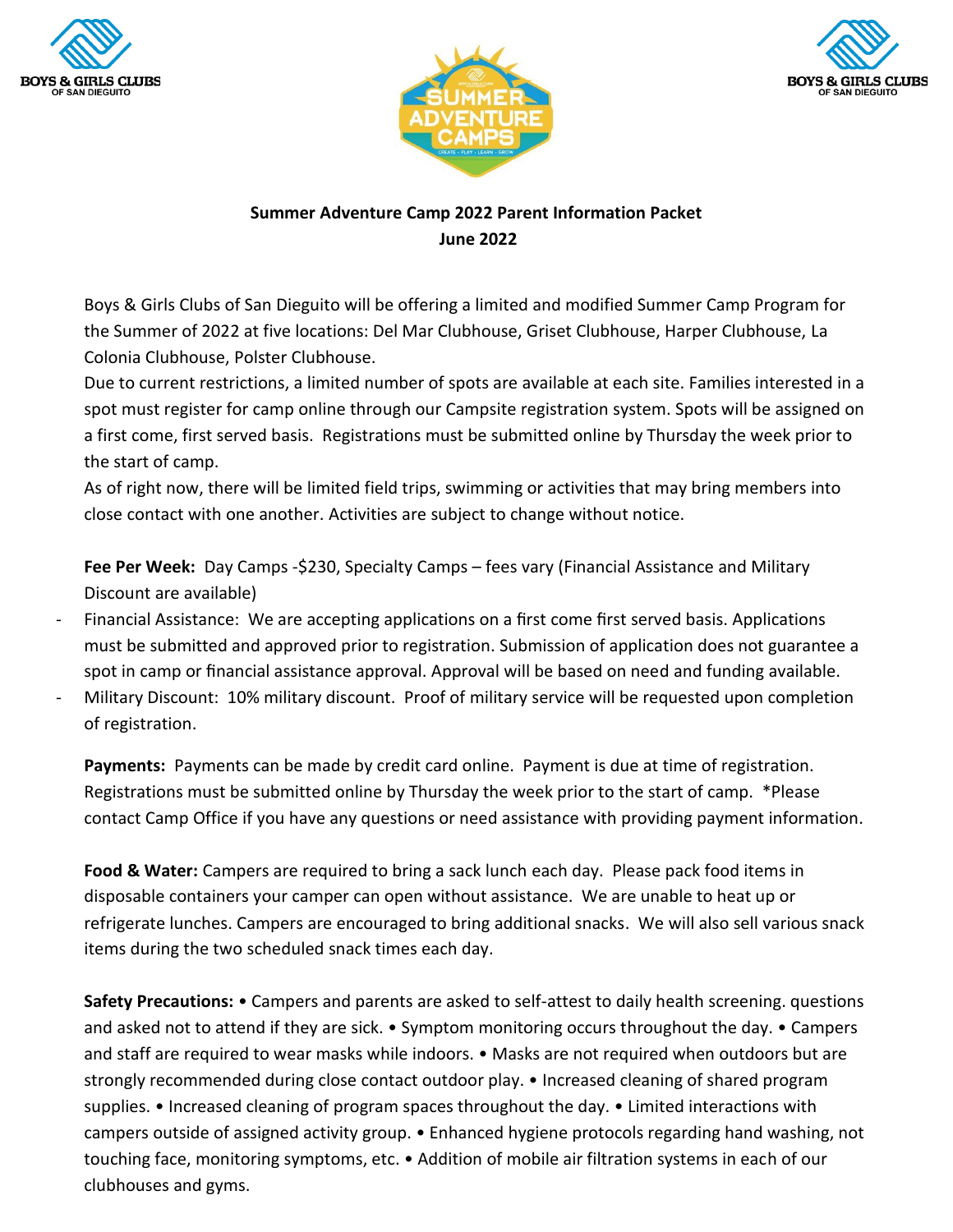### **Parent Expectations:**

- Parents are asked to support the Club in providing a safe space for our members and staff by informing the Club of any changes to their child's health or community exposure.
- Parents must walk their camper(s) to the designated check-in station each day.
- If campers begin exhibiting symptoms of fever, cough, sore throat, shortness of breath, vomiting, diarrhea, or a rash staff will notify parents immediately. Parents are expected to pick up their child as soon as possible.
- Parent reminder: Campers are expected to follow Club policies surrounding behavior, hygiene, health practices, and physical distancing.
- Parent reminder: Campers who show disregard for Club policies or exhibit intentional disruptive behavior may be asked to leave the program.
- Parents should talk with their children and reinforce the importance of compliance and safety. If parents wish for their children to wear masks while at the Club, it is up to the parent to provide the mask and to instruct the child to wear it.
- We follow CADPH Childcare guidelines. Policies may change or be adapted as public health guidelines shift.

## **We're All in This Together!**

The Club will require all members and staff to follow CDC recommendations for reducing transmission, maintaining healthy business operations, and a healthy work environment including but not limited to:

- 1. Wash Hands:
- a. Upon entry into building
- b. After using the restroom
- c. Before/after eating
- d. After outdoor play
- 2. Teach your child how to wear a mask.
- 3. Not be within six feet of or make any contact with another person
- 4. Not touch their face with their hands
- 5. Cough & sneeze into a tissue or inside of elbow
- 6. Stay home if they are sick or know they will not pass wellness screening

We are all collectively responsible for ensuring a safe environment for our members and staff. We thank you for your support in this effort as we navigate through these unique times together.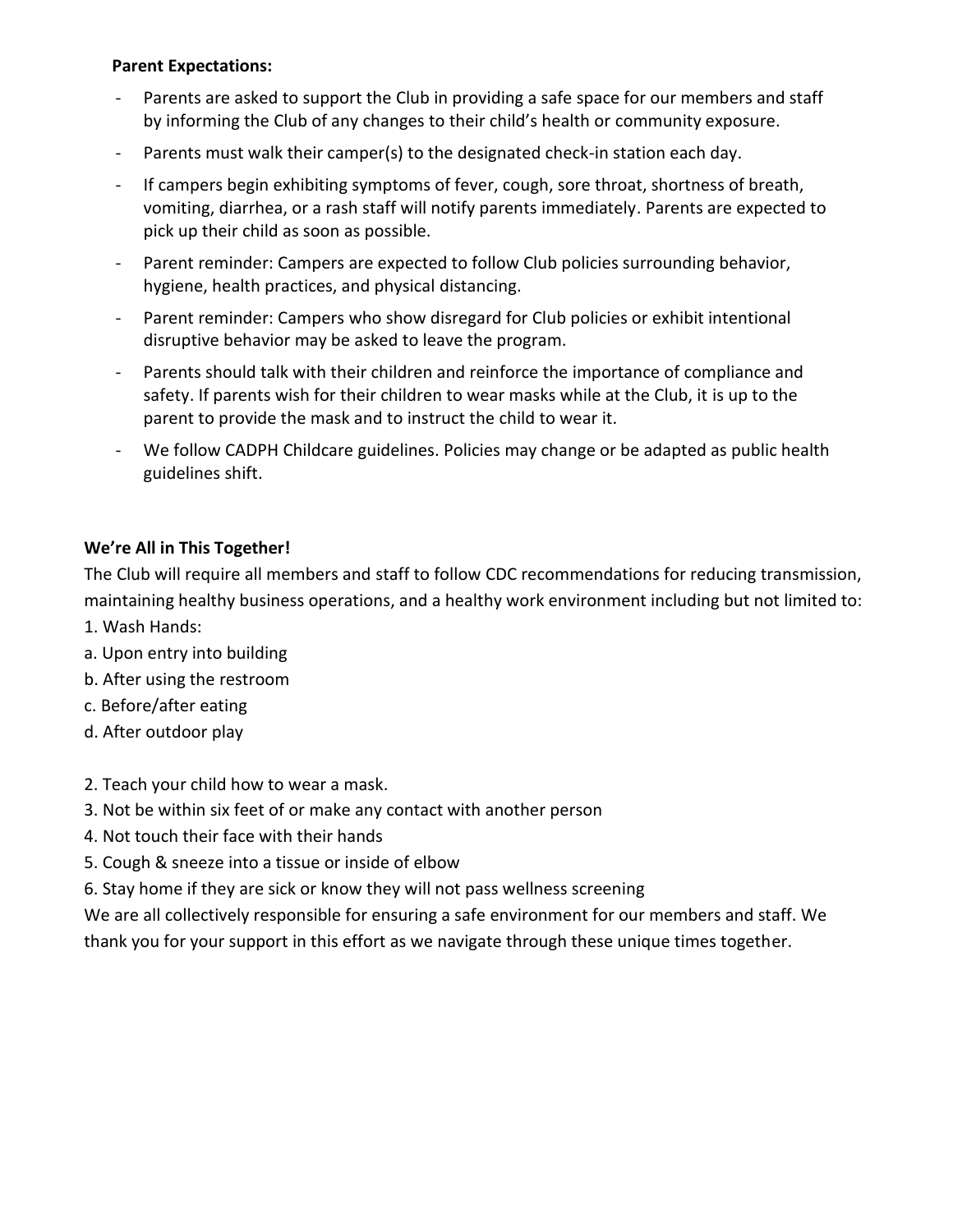## **Camper Expectations:**

- Campers participating in the program are expected to follow Club policies surrounding behavior, hygiene, health practices, respecting personal space, and any recommendations outlined by the CADPH.
- Campers must be able to participate in program at their designated workspace and follow instructions of staff in order to ensure their safety.
- Campers who show disregard for Club policies or exhibit intentional disruptive behavior may be asked to leave the program.
- Campers are asked to leave personal items at home.

## **Club Member Guide to a Fun and Safe Program:**

- Respect the Club Treat Your Safe Space with Care! Stay within your program space
- Only utilize the supplies assigned to you
- Please keep your toys and personal items at home
- Remember to wash your hands before and after you use the restroom (Do not forget to hum the Happy Birthday song while you wash your hands)
- Wash your hands before and after you eat your snack/lunch
- Respect Each Other Air High-Fives are Highly Encouraged!
- Social Distancing– remember to stay six feet away from the next person
- If you wake up feeling sick, let your parents know right away
- Notify your Camp Staff if you start feeling sick during your time at the club
- Always arrive with a clean mask to wear throughout program
- If you cough or sneeze, use your elbow to cover your mouth
- Listen to your Camp Staff
- Try Your Best & Have Fun Your Camp Staff Want You to Succeed! Inquire, Explore, Discover!
- Feeling anxious? Tell your Staff. Have a question? Raise your hand.
- Always have fun and be safe!!!

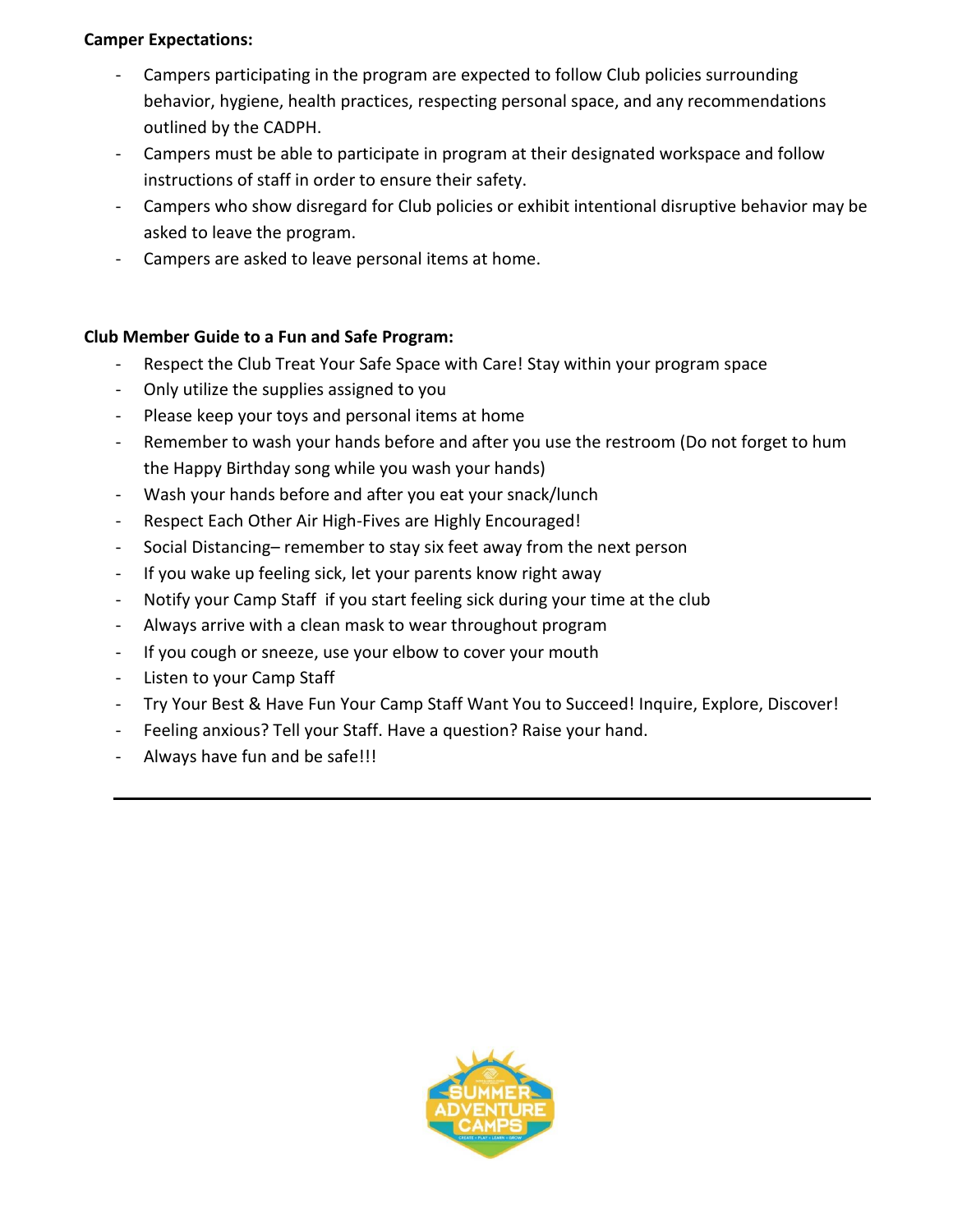**Boys & Girls Clubs of San Dieguito 2022 Summer Adventure Camps Information**

Camp Office: Polster Branch 3800-A Mykonos Lane San Diego, CA 92130 858-720-2180 (phone) 858-720-2192 (fax) Email: [camp@bgcsandieguito.org](mailto:camp@bgcsandieguito.org)

Welcome to the 2022 season of our Summer Adventure Camps program. This letter will help you better prepare for our day-to-day activities. We look forward to an exciting summer of fun. Please post this information in a convenient place for daily referral.

#### **CAMP LOCATIONS:**

Our Summer Adventure Camps programs are available at five Boys & Girls Clubs of San Dieguito locations. Your camper's camp location depends on the type of camp he/she is signed up for. Please refer to your enrollment form or phone our camp office if you have questions. Below are the addresses of all our locations:

Del Mar Clubhouse 14125 Mango Drive Del Mar, CA 92014 Next to Del Mar Hills Elementary School

Griset Clubhouse **Harper Clubhouse** Harper Clubhouse

Polster Clubhouse (CAMP OFFICE) 3800-A Mykonos Lane BIG 8/Bulldogs Camps – San Diego CA 92130 **Please contact the Camp Office** Next to Carmel Valley Middle School

1221 Encinitas Blvd 533 Lomas Santa Fe Drive Encinitas, CA. 92024 Solana Beach, CA. 92075

# **CAMP OFFICE:**

The camp office for all locations is located at the Polster Branch. If you have questions or concerns or want to sign up for additional days, please contact the Polster Branch. We can be reached at (858) 720-2180. This number will enable you to make contact with the camp director. During evenings and weekends, please leave a message and we will call you back as soon as possible.

#### **CAMP REGISTRATION:**

You can register for camps online at http://bgcsandieguito.org/registration/adventure-camps/ All camp fees must be paid prior to your camper's attendance. Currently we are only accepting payment online by credit card. If you do not wish to pay by credit card online and would like to pay in person by check or cash, registration will be completed once we receive your payment. Please contact your Clubhouse Manager or the Camp Office to make payment arrangements. Your camper's registration will be complete once a payment is received and processed.

\*Financial Assistance is available to those that qualify. Please contact the Camp Office for more information. Please submit paperwork at least 2 weeks prior to camp start for review.

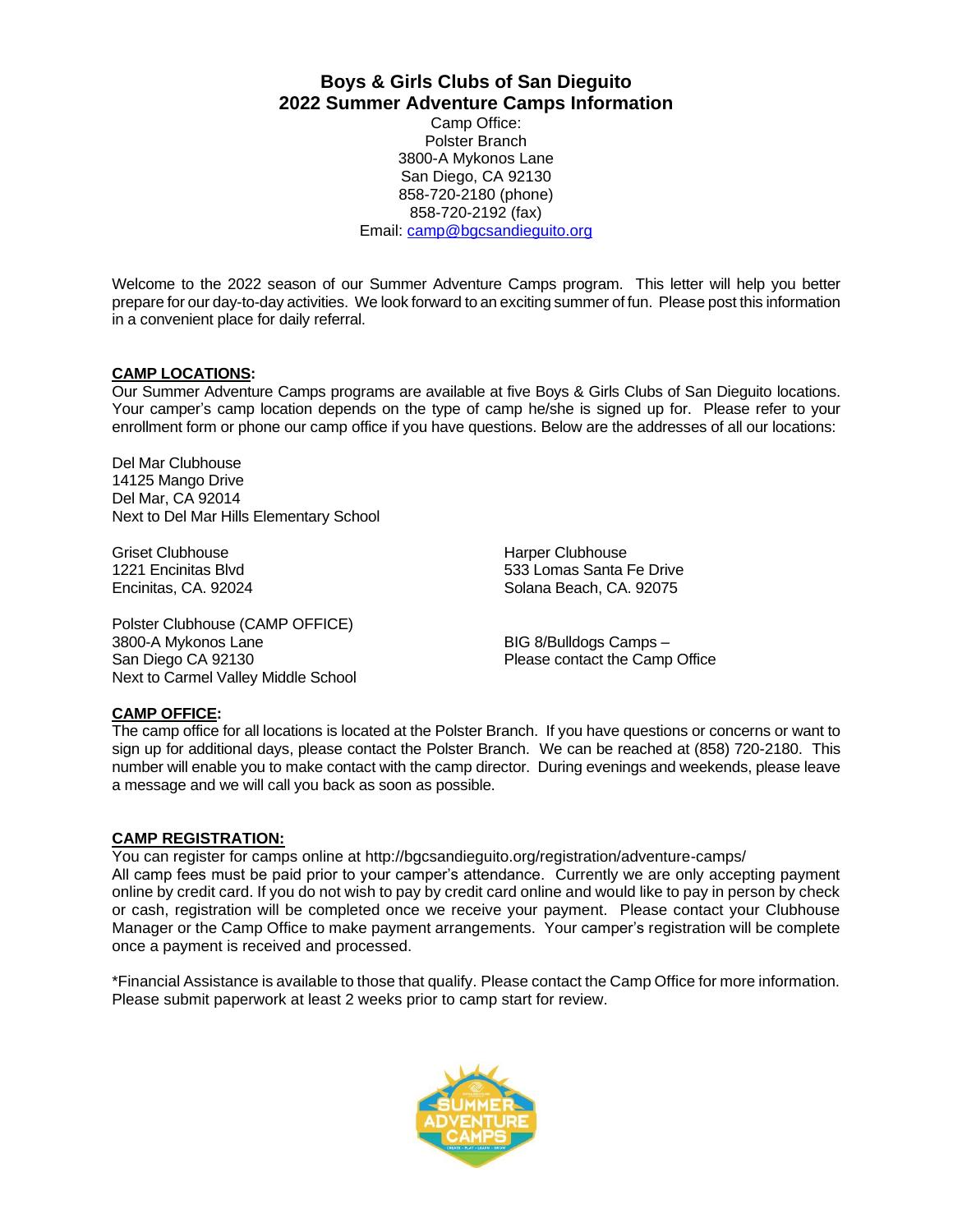#### **PERSONAL ITEMS:**

No Personal items may be brought to camp. Please leave all personal items, backpacks, electronic devices at home.

#### **BEHAVIOR POLICY:**

Adventure Camps reserves the right to suspend or remove any child from the program whose behavior is a deterrent to the safety and well being of the other campers and/or staff. Documented incident reports will be maintained in cases of disruptive or undesirable behavior. Receiving more than three incident reports during the camp season may be cause for immediate dismissal from the program. Whenever possible, parents will be contacted and asked to help before a suspension or program removal may become necessary. There is no refund or credit given for suspensions or expulsions. All situations are unique, and the final decision will be made by the Camp Director.

#### **Camp Rules to review with your camper**

- · We treat camp staff and fellow campers with respect.
- · We only use positive and appropriate words.
- · We keep our hands to ourselves.
- · We work together to solve problems.
- · We respect camp property as well as the property of other campers.
- · We use camp equipment properly and safely.
- · We run outside.
- · We eat and drink outside.
- · We use indoor voices when inside.
- · We follow directions.
- · We come to camp ready to participate & HAVE FUN!

#### **CAMP ATTIRE:**

Campers should come to camp in attire appropriate for outdoor activities. Sandals or open toed shoes should not be worn to camp. Please make sure that your camper is dressed appropriately for the day's activities. We suggest that campers wear shorts or pants as dresses or skirts may inhibit their participation in some activities. All slogans, designs and logos on clothing must be appropriate. The staff reserves the right to ask your child to turn any shirts inside out or to remove any baseball caps if they are not appropriate. On swim or water activity days, campers should bring the proper swim attire and towel along with normal camp clothing. Sunscreen and a hat are always recommended.

**CAMP HOURS: 7:30am – 5:30pm Summer Day Camps 9/9:30am – 12/12:30/3:00pm Summer Specialty Camps**

#### **After-Hours Pick-Up Fees**

There is a late pick up fee of \$1.00 per minute for every minute that your child remains at camp after closing. This fee will be charged to the credit card on file the next business day. If you have an emergency that will delay you in picking up your camper, please notify the Camp Office as soon as possible.

#### **SIGN-IN/SIGN-OUT & CAMPER PICK-UP AUTHORIZATION:**

Please notify the Camp Office anytime your child will be picked up by someone other than a parent or guardian listed on the camper's registration. The staff will question anyone who is unfamiliar to them, requesting that a form of photo identification be shown before the camper is released*.* If someone shows up to pick your camper who is not authorized, **we will not** release your child to them until we have contacted you. *Please inform us of certain persons not permitted to pick up your camper.*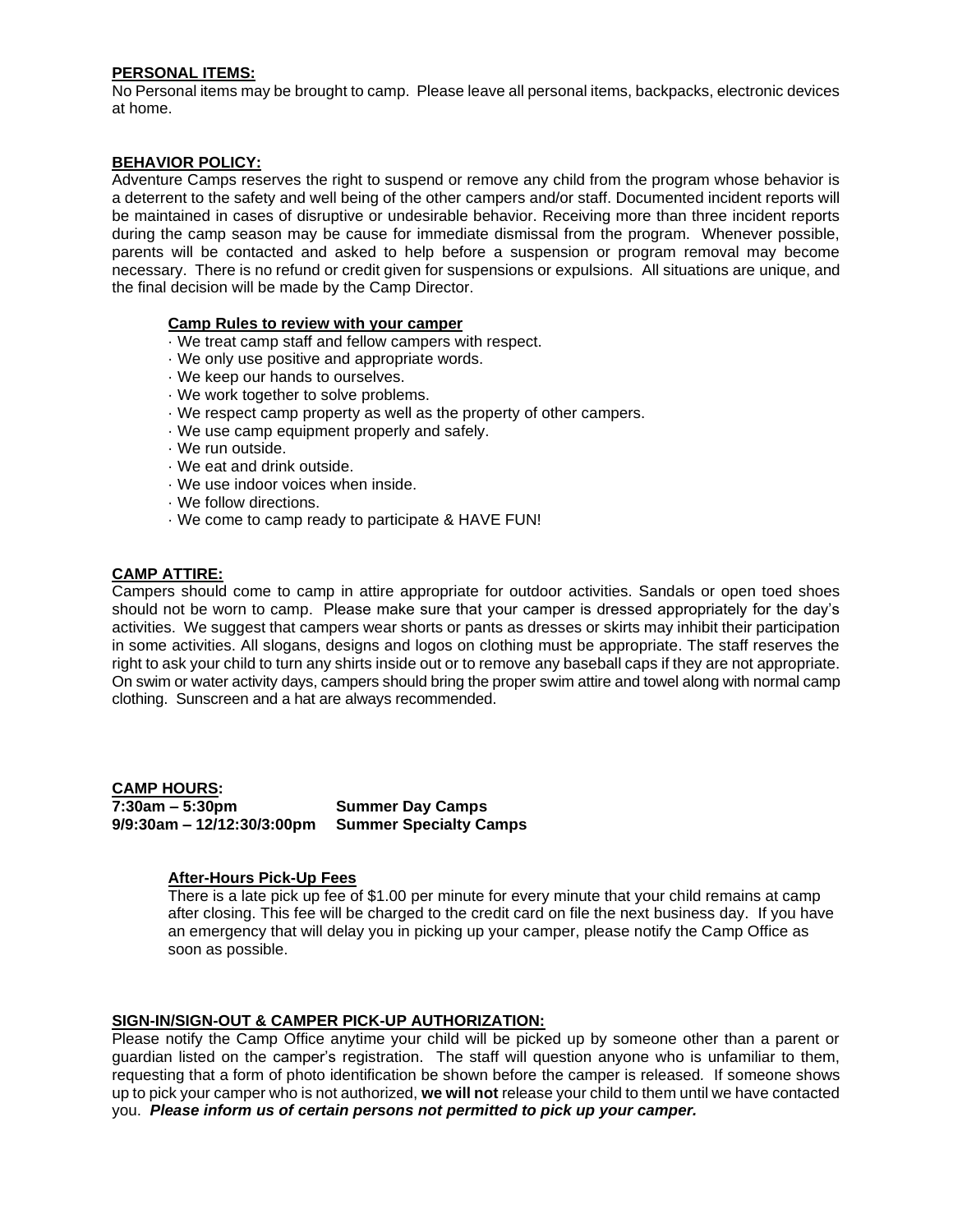#### **Custody Situations**

If a parent is not allowed to pick up a camper, we require a copy of the custody papers be on file at the club. If that parent attempts to pick up the child, the camp staff will notify the custodial parent immediately. The staff will not forcibly deny the restricted parent from picking up the child. Please discuss the situation with your child and inform the camp office of any changes.

#### **CAMPER ILLNESS:**

Campers must be healthy enough to participate in daily camp activities. Please do not send your child to camp if they are not feeling well enough to participate as we do not have facilities to accommodate sick children. If your child becomes ill while at camp, you will be asked to pick up your camper immediately. If the parent or guardian cannot be reached, the emergency contact will be notified. It is the responsibility of the parent to arrange for pick up from camp as soon as possible. *If your child has been exposed to a contagious disease, please inform camp staff immediately.* For the safety of the other members and the staff, a doctor's note may be required before your child may return to camp.

**If you are keeping your child home due to illness, please contact the camp office by 8:30am and let the camp staff know of your camper's absence. If your child has a fever or vomiting/diarrhea, please make sure they remain at home 24 hours after their temperature/symptoms return to normal.** 

**The following are defined as illness or communicable health problems:** 

- **· Conjunctivitis (pink eye)**
- **· A chronic runny nose with colored discharge**
- **· A chronic cough**
- **· A fever**
- **· Vomiting or upset stomach**
- **· Signs of general fatigue or discomfort**
- **· An open rash**
- **· Head lice**
- **· COVID-19**

Please notify the Camp Office if your child or any member of your immediate household develops a communicable condition (as defined by the local health department), such as COVID-19, pink eye, chicken pox or head lice. Parents are responsible to notify the Camp Office within 24 hours or the next business day. In the case of a life-threatening illness, please notify the Camp Office immediately. It is important for us to report cases of illness.

**Head Lice:** Lice can spread very easily from child to child especially during summer months! We have a **NO NIT** policy at the Boys & Girls Clubs of San Dieguito. Parents will be contacted and required to pick up their camper as soon as possible in the event lice or nits are found. Before a camper can return to camps, all nits must be removed, and lice treatment given. Please contact the Site Supervisor at your camp location and set up a scalp check prior to the next date of attendance for your camper. Refunds for camp fees will not be given for days missed due to lice. In the interest of keeping our clubs lice free, a head check of all campers attending on the day of report and the next camp day may be conducted. A notice will be emailed and posted at camp locations. It is the responsibility of the parents to continue checks at home and REPORT to us.

Lice are small bugs that attach themselves to hair follicles and are very easily spread from child to child through head-to-head contact, backpacks, sharing of brushes, jackets, stuffed animal toys, carpets, pillows, and many other fabric items. Lice will attach them to a strand of hair and secure their eggs 5 cm to 1 inch away from the scalp and will cause the scalp to itch. It is very important that once lice are detected that they are removed immediately from the head, as they can spread easily throughout your home and to other family members. HELPFUL HINT: Wearing long hair up in a ponytail, braids, or bun is helpful in reducing transference of lice from one camper to another.

Please check your child's hair for lice thoroughly and make sure you and your other family members are lice-free before entering the Boys and Girls Club or school. Your child must be nit free before returning to the Boys and Girls Clubs of San Dieguito. The best way to ensure your child gets rid of lice is by purchasing a good lice comb and to continue combing every two or three days for the next two weeks. If you have questions or are seeking assistance with removal, please visit <https://www.lcasandiego.com/> for more information.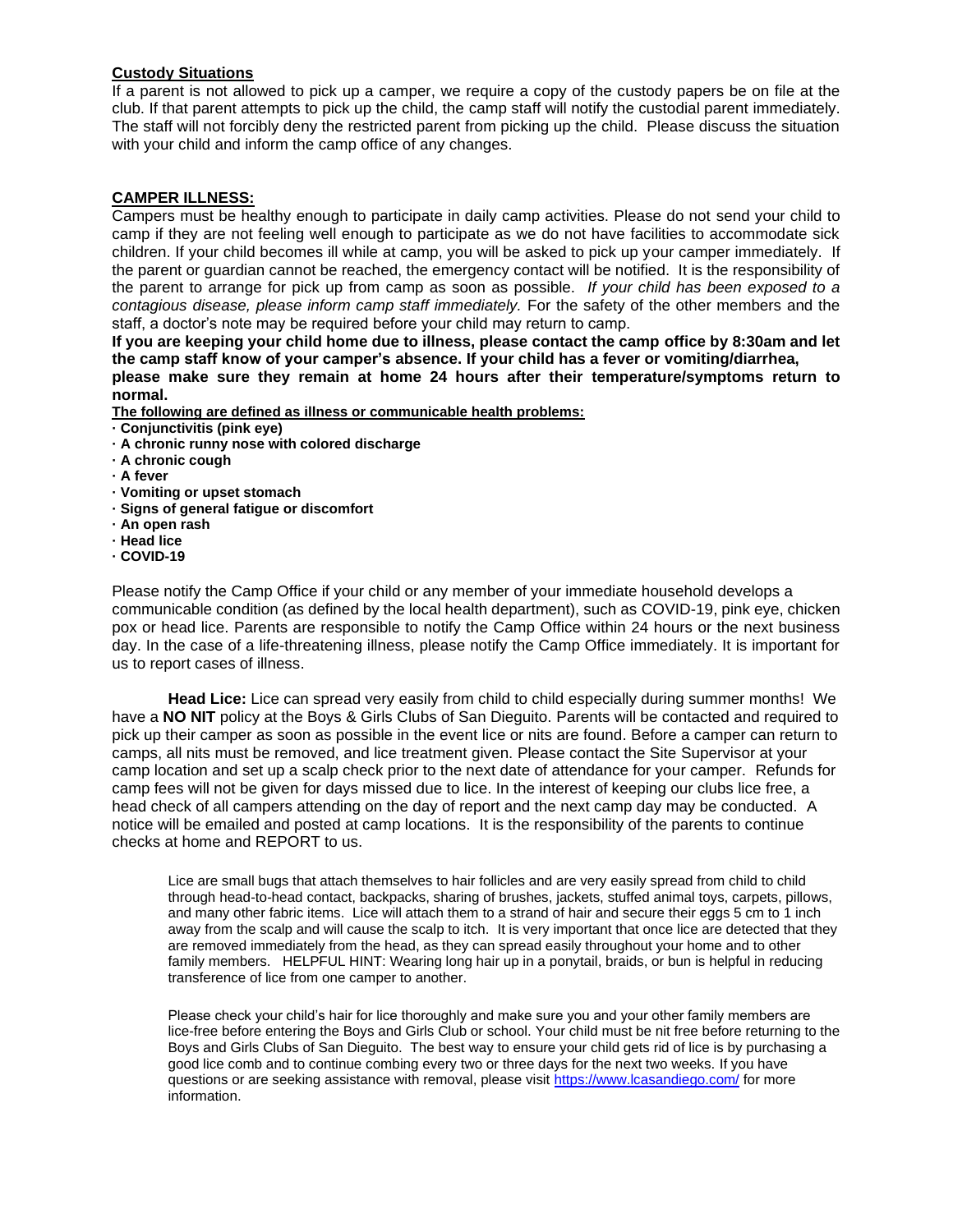#### **LUNCHES & SNACKS:**

Campers must bring a sack lunch from home each day. Please pack a healthy and balanced meal. No soda please! Please do not send food or drinks in glass containers. Lunches will not be refrigerated or reheated. Freezing lunches and juice the day before will help preserve the food. Please mark your disposable lunch bag with your campers first and last name.

**Camp staff will not assist with food preparation or pre-heating meals. We do not sell lunches or snack items in place of a lunch meal. If your camper does not have a lunch, you will be notified and asked to bring a lunch for your camper. We request Campers bring re-fillable water bottles each day.**

#### **Snack**

Campers burn a lot of energy at camp each day and are always hungry! We ask that you pack extra healthy snack items for your camper. If you have a younger camper, please consider sending snack and lunch in separate bags or containers. Snack time occurs twice daily during the 10am hour and 3pm\* hour. \*Afternoon snack times may vary depending on the camp activity. Prices range from \$0.50 - \$1.50. Snack items are not sold as a substitute for lunch.

#### **MEDICATION:**

Parents must complete and sign a medication form which is kept on file. Only prescription medicine will be dispensed. Medication must be in the original bottle with the camper's name and time medication should be given imprinted on it. Campers are responsible for getting their medication at the appropriate time from the designated camp staff.

#### **CLUB PHONE/CELL PHONE USAGE:**

Campers may use the club phone for emergencies only. We request that parents call their children in emergency situations only. PLEASE LEAVE CELL PHONES AT HOME.

#### **TOILETING/ACCIDENT POLICY:**

Camp staff does not provide toileting assistance but will address a toileting accident in a respectful manner. If you have a younger camper, please consider sending an extra pair of bottoms and undergarments in their backpack in the case of an accident. Please label all belongings.

The staff of The Boys and Girls Clubs of San Dieguito makes a special effort to meet the needs of each family. Please do not hesitate to call our office at 858-720-2180 or email us at [camp@bgcsandieguito.org](mailto:camp@bgcsandieguito.org) if you have any questions or concerns.

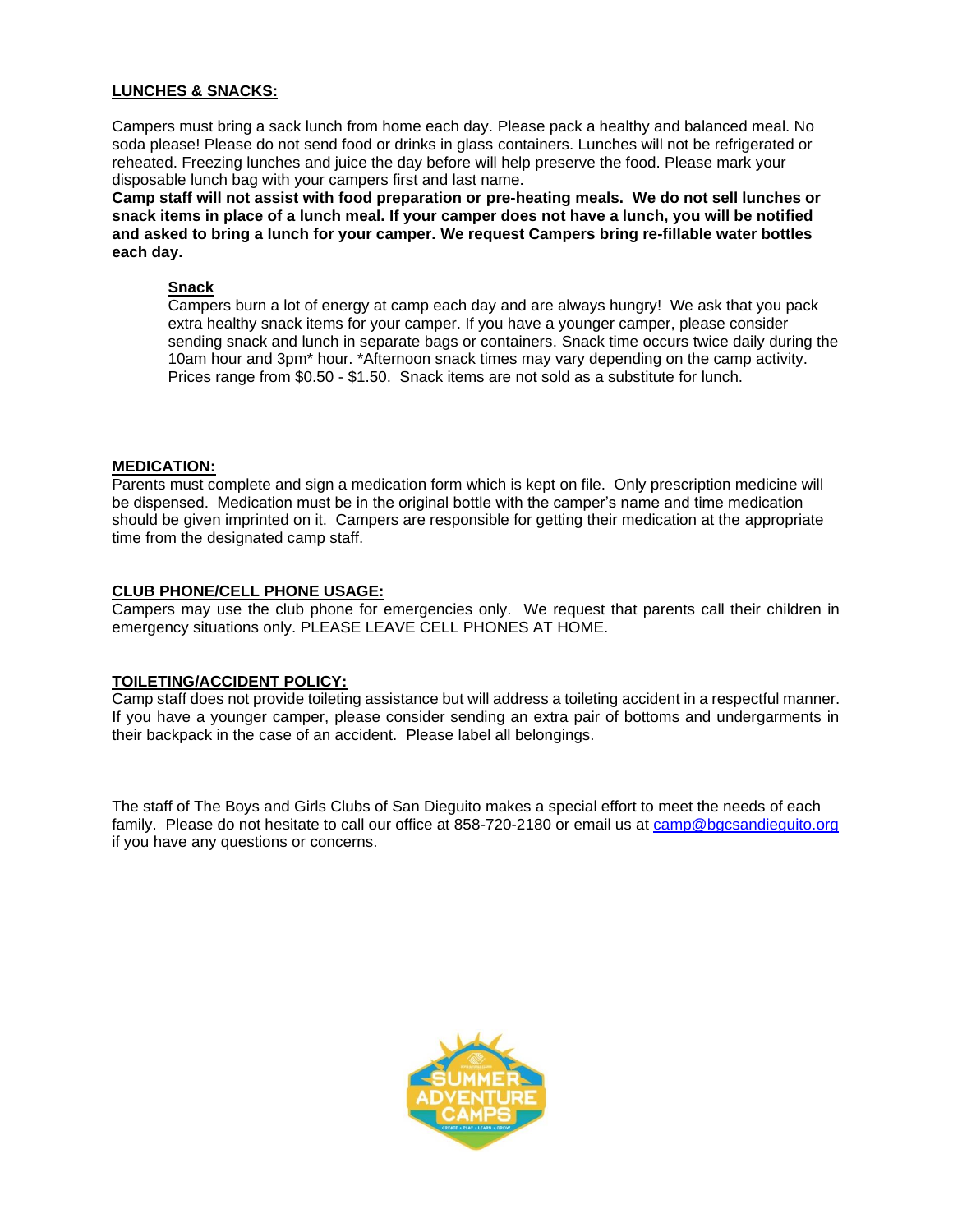## **TEEN ULTIMATE ADVENTURE CAMPS & SURF CAMP**

All teen trips are supervised. All teens must ride to and from the field trip on our transportation from the Polster Branch in Carmel Valley. Departure/Return times are listed below. These are approximate times and may change if needed. On specified days teens should bring spending money for lunch/food, snacks, and souvenirs optional. Teens are not permitted to walk around the venues alone. Teen campers will be in groups and supervised at all times.\*SURF CAMP information is listed under SUMMER CAMP EQUIPMENT REQUIREMENTS.

#### **\*Please wear closed toed shoes and appropriate clothing for all activities. Bring plenty of water and sunscreen!**

TEEN FIELD TRIP CAMPS

| Camp                                      | Week   | <b>DATE</b> | <b>TRIP</b>                             | <b>LUNCH</b>                                                                    | <b>LEAVE</b><br>TIME | <b>RETURN</b><br>TIME |
|-------------------------------------------|--------|-------------|-----------------------------------------|---------------------------------------------------------------------------------|----------------------|-----------------------|
| <b>Ultimate</b><br>Adv.<br><b>Outings</b> | Week 3 | 7/4         | <b>CLOSED</b>                           |                                                                                 |                      |                       |
|                                           |        | 7/5         | Movies & Ice Skating                    | Bring sack lunch,<br>*Additional<br>spending money<br>optional                  | 10:00am              | 3:30 <sub>pm</sub>    |
|                                           |        | 7/6         | <b>Belmont Park</b>                     | Bring sack lunch or<br>lunch money<br>*Additional<br>spending money<br>optional | 10:00am              | 3:00 <sub>pm</sub>    |
|                                           |        | 7/7         | San Diego Zoo                           | Bring sack lunch or<br>lunch money<br>*Additional<br>spending money<br>optional | 10:00am              | 4:00 <sub>pm</sub>    |
|                                           |        | 7/8         | Mini Golf & Beach Day<br>Ice Cream Shop | Bring sack lunch,<br>spending money                                             | 10:00am              | 3:00 <sub>pm</sub>    |

#### **\*TRIPS & SCHEDULE ARE SUBJECT TO CHANGE WITHOUT NOTICE.**

#### **SURF CAMP**

All campers will be supervised by camp staff and receive instruction from Ocean Experience Surf School staff. Campers will travel to and from our surf location daily by van transportation. (Location TBD) Campers will surf Tues, Wed, Thurs, and enjoy a beach day and lunch on Friday. We will depart from the Polster Branch at 9:00am and return by 3:00pm each day.

#### **Items needed each day at camp:**

| <b>REQUIRED ITEMS</b> | <b>RECOMMENDED ITEMS</b> |
|-----------------------|--------------------------|
| 2 Towels              | Change of clothes        |
| <b>Bathing Suit</b>   | Hat or visor             |
| Healthy Lunch & Extra |                          |
| snacks                |                          |
| Water                 |                          |
| Sunscreen             |                          |
| Shoes/Sandals         |                          |

Your camper should arrive to camp with their bathing suit already on, a cover up or appropriate clothing worn over bathing suits, and shoes on. Please have all belongings labeled clearly with your camper's name. We will provide extra sunscreen and extra water for campers each day. Please leave valuables at home. If you have any questions, please contact the Camp Office.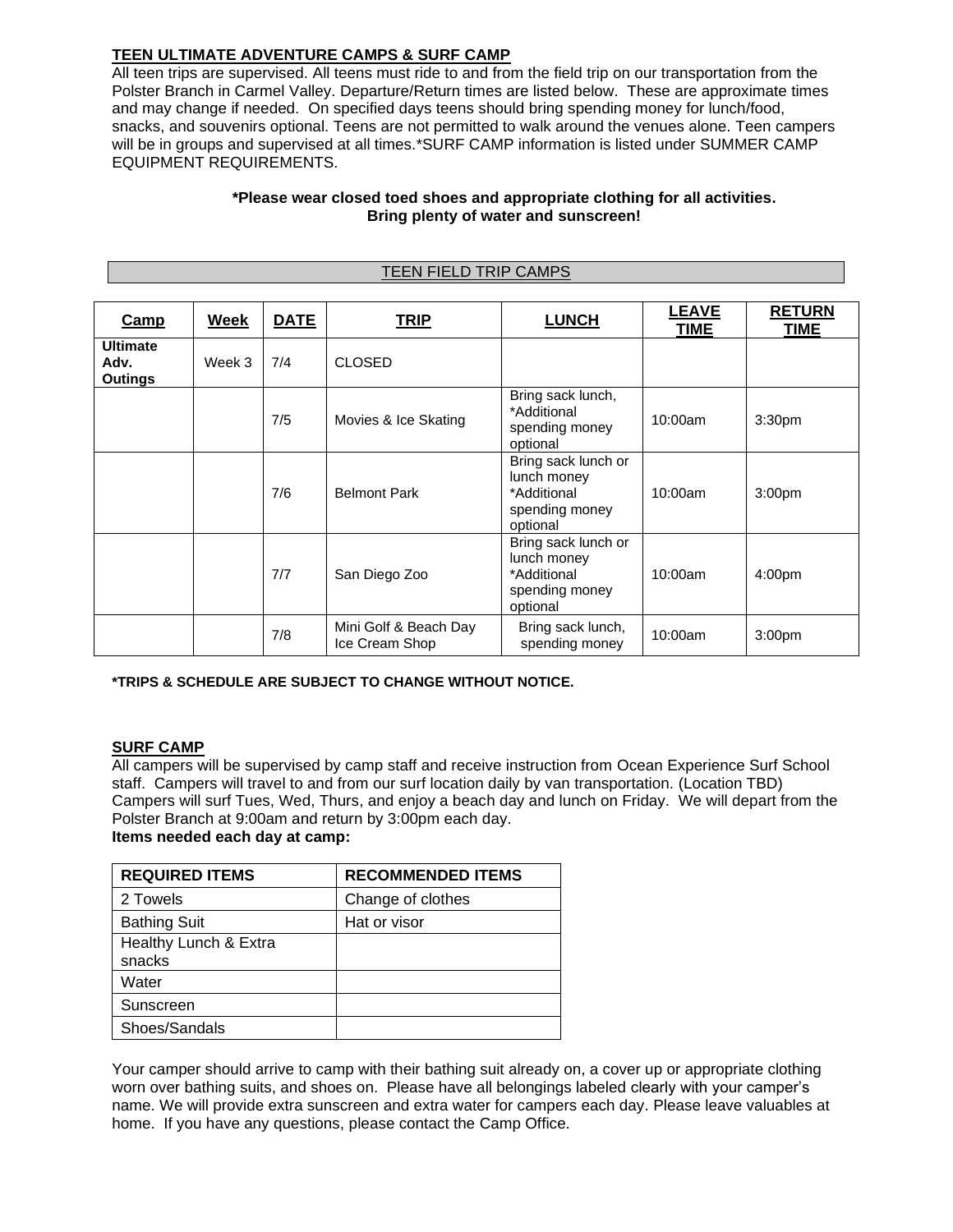# **SUMMER ADVENTURE CAMPS FIELD TRIPS**

#### **FIELD TRIPS**

Summer camp isn't complete unless you attend a FUN field trip with your friends! We offer a variety of field trips throughout our summer program. From bowling, to movies, to Padres games, you won't want to miss out on these fun filled trips! Field trip fees vary, please see trip chart for more information.

#### **Registration**

To register for a field trip, please visit the parent dashboard and select the desired field trip options. To attend field trips, campers must be registered for a FULL DAY camp day in one of our Summer Adventure Camps or Summer Day Camp. A full camp day is 9:00am-3:00pm. To staff appropriately we ask that you sign up for all field trips at least 24 hours in advance. Our field trips are offered on a first come first served basis and fill up fast! There are no refunds/credits for missed field trips and we cannot use membership passes or tickets purchased outside of our group visit.

#### **Off-Site Pick Up/Drop Off**

For the safety of our campers and staff, we cannot pick up or drop off campers outside of our Day Camp locations. Campers must stay with their assigned group for the entirety of the field trip including the ride to and from the field trip location.

#### **Reminders**

Most field trips take place during camp programming time between 9:00am-3:00pm. Field trips that are **BOLDED** are all day excursions where campers will return between 3:30-4:30pm unless otherwise stated. Don't forget to wear your BGC t-shirt! For safety reasons campers must wear Boys & Girls Club t-shirts when attending field trips. Campers attending field trips will receive one free BGC shirt to wear on field trips. If your child does not have one on field trip day, one will be provided, and a \$6 fee will be charged to your camper's account. Reminder emails will be sent to parents notifying of any restrictions or changes.

\*Field trips may be canceled or rescheduled without notice. The option of a refund or credit will be offered for any canceled or rescheduled field trips.

| <b>DATE</b>     | <b>TRIP</b>                                               | <b>LUNCH</b>      | <b>FEE</b> |
|-----------------|-----------------------------------------------------------|-------------------|------------|
| June 22         | <b>Bowling</b>                                            | <b>SACK LUNCH</b> | \$25       |
| June 29         | <b>Movies</b>                                             | <b>SACK LUNCH</b> | \$25       |
| July 7          | San Diego Zoo                                             | <b>SACK LUNCH</b> | \$45       |
| July 13         | <b>Ruben H. Fleet Science</b><br><b>Museum &amp; IMAX</b> | <b>SACK LUNCH</b> | \$40       |
| July 20         | <b>Birch Aquarium</b>                                     | <b>SACK LUNCH</b> | \$40       |
| July 27         | <b>Bowling</b>                                            | <b>SACK LUNCH</b> | \$25       |
| <b>August 4</b> | <b>Padres Game</b>                                        | <b>SACK LUNCH</b> | \$45       |

# **2022 FIELD TRIP SCHEDULE**

\*Additional spending money is optional. Due to time constraints, we cannot guarantee there will be time to purchase souvenirs or treats on field trips.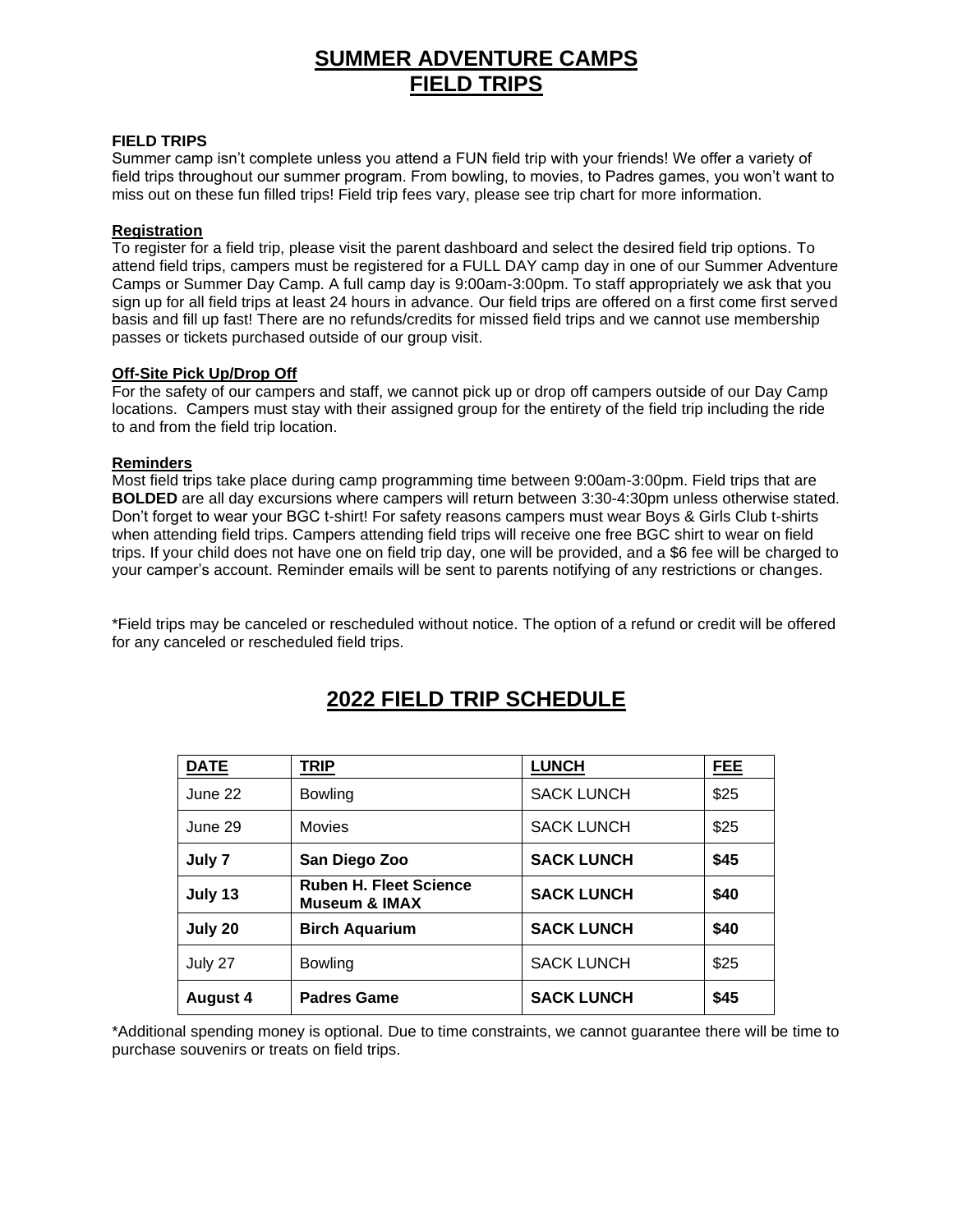

## **BOYS & GIRLS CLUBS OF SAN DIEGUITO (BGC San Dieguito) 2022 Summer Adventure Camps Terms & Conditions**

1. Campers should wear appropriate attire suitable for outdoor play. No open toed shoes. Hat and sunscreen are highly recommended.

2. All camp fees must be paid in advance.

3. There is a \$25 charge on all returned checks.

4. **SUMMER ADVENTURE CAMPS CREDIT/REFUND POLICY:** Upon registration, participants assume responsibility for their attendance. Camp days are non-transferable and cannot be credited towards other Boys & Girls Clubs of San Dieguito programs. All requests must be approved by the Camp Director. We are happy to consider requests based on the following:

CREDITS: Out of respect for campers on wait lists, all requests for camp credits must be submitted in writing at least 5 business days prior to the camp start date. (REFUND/CREDIT Request Form) One of the following may be requested:

- Transfer to another Day Camp/Specialty Camp week (less a \$10 transfer fee will be applied for each camp week transferred). Current camp rates apply. Previous discounts cannot be applied towards additional camps that are being added. \*Transfers are subject to availability.

- Credit toward Summer Adventure Camps 2023 season, which expires one year from date of issuance and can be used by a sibling if requested (\$25 cancellation fee will be applied for each camp canceled).

- Credit requests or transfers will not be accepted after the start of the camp week.

REFUNDS: After the start of the 2022 summer camps season, June 6, 2022, refund requests will only be accepted/reviewed if a camper cannot participate in camp activities due to medical reasons and is excused by a doctor. To submit a refund request, please complete the REFUND/CREDIT REQUEST FORM and submit along with the written medical excuse from your child's doctor or medical facility. All documents need to be turned in at the Camp Office located at the Polster Clubhouse or by email camp@bgcsandieguito.org.

Refund requests must be submitted 5 days prior to the start of the Day Camp week you are requesting. Upon approval, all refunds will be charged a \$25 administrative processing fee per Specialty Camp or Day Camps week refunded. REFUND REQUESTS WILL NOT BE ACCEPTED AFTER AUG. 10, 2022.

- If a medical issue arises during the camp week and your camper misses 3 or more days of Camp, a written medical excuse from the Dr. must be submitted to the Camp Office along with REFUND/CREDIT REQUEST FORM no later than 5 days after the end of the specific camp week you are requesting a refund for. A pro-rated credit/refund or transfer to Day Camps may be requested for the 3 or more days missed for that week.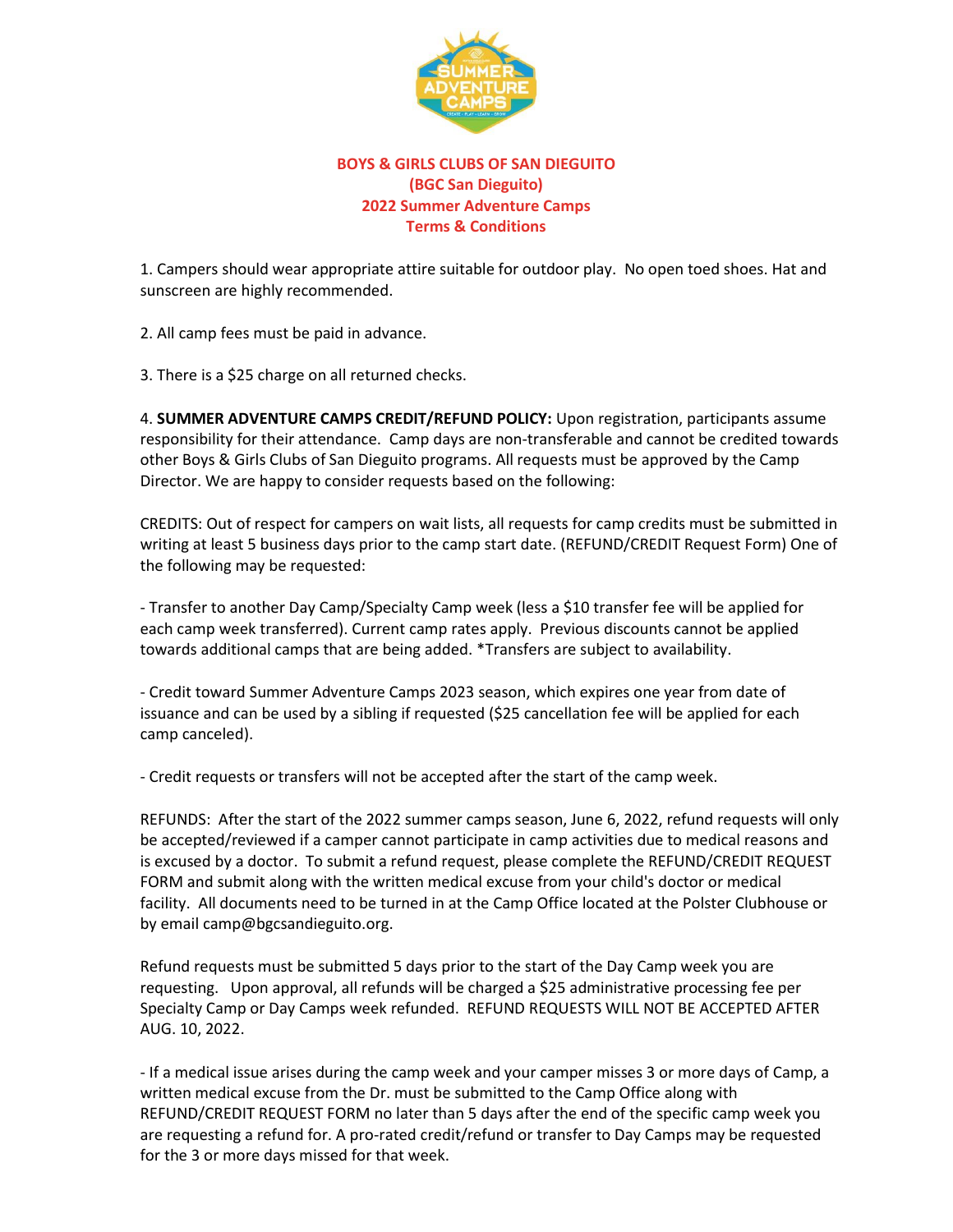TERMS & CONDITIONS CONT.

\*DAY CAMPS: No credits or refunds will be issued for unused or missed Day Camp days. Unused days may only be transferred to a sibling.

- In the event the Boys Girls Clubs of San Dieguito cancels a Specialty Camp, a credit/refund will be automatically issued depending on your preference.

- Due to vendor agreements certain camps and field trips may not be eligible for credits or refunds.

- All final decisions are subject to Camp Director's approval. (Please allow 5-7 business days for review. You will be contacted by email upon completion of review.)

\*REFUND/CREDIT Request Form can be found on the parent dashboard under the FORMS tab.\*

5. Any camper found stealing at BGC San Dieguito, on a field trip or outing will be dismissed immediately. BGC San Dieguito reserves the right to dismiss a camper without advance notice for non-payment, or other reason deemed valid by the Camp Director.

6. There are no refunds for dismissed campers.

7. The BGC San Dieguito is not responsible for lost or stolen articles. Please do not send valuable items to camp with your camper.

8. Any camper not attending a scheduled camp day must notify the camp office in advance by 8:30am.

9. All camper days must be taken during the 2022 Summer Adventure Camps season.

10. BGC San Dieguito reserves the right to bill parents for any damages a camper might cause either at camp, on a field trip, to camp operated vehicle, or camp computers.

11. BGC San Dieguito reserves the right to adjust activities, dates and times within the program.

12. It is the responsibility of each camper parents or guardian to provide him or her with a nourishing lunch. Lunches need to be labeled clearly with his/her name. Please send food items in a disposable container. We cannot heat up or refrigerate lunches for campers.

14. I hereby give my permission to my child to become a member of the BGC San Dieguito.

15. I hereby give my consent for the BGC San Dieguito member named above to participate in offsite BGC San Dieguito events and field trips.

16. In an emergency, the undersigned authorize BGC San Dieguito to obtain the services of such doctor, hospital, dentist or others as BGC San Dieguito shall determine for the benefit of the BGC San Dieguito member named above and the undersigned agree to pay for all medical, dental or hospital or other services required for the benefit of the BGC San Dieguito member named above. The undersigned shall reimburse BGC San Diegutio for all expenses incurred in connection with said emergency. The undersigned hereby waive any and all claims they may have against BGC San Dieguito relating to medical, hospital, surgical and dental care furnished to the BGC San Dieguito member named above pursuant to this agreement and agree to hold BGC San Dieguito free and harmless from all claims that the BGC San Dieguito member, the undersigned and others may have in relation to emergency treatment and services rendered pursuant to this agreement. This authorization shall remain in effect until revoked in writing and delivered to agent of BGC San Dieguito.